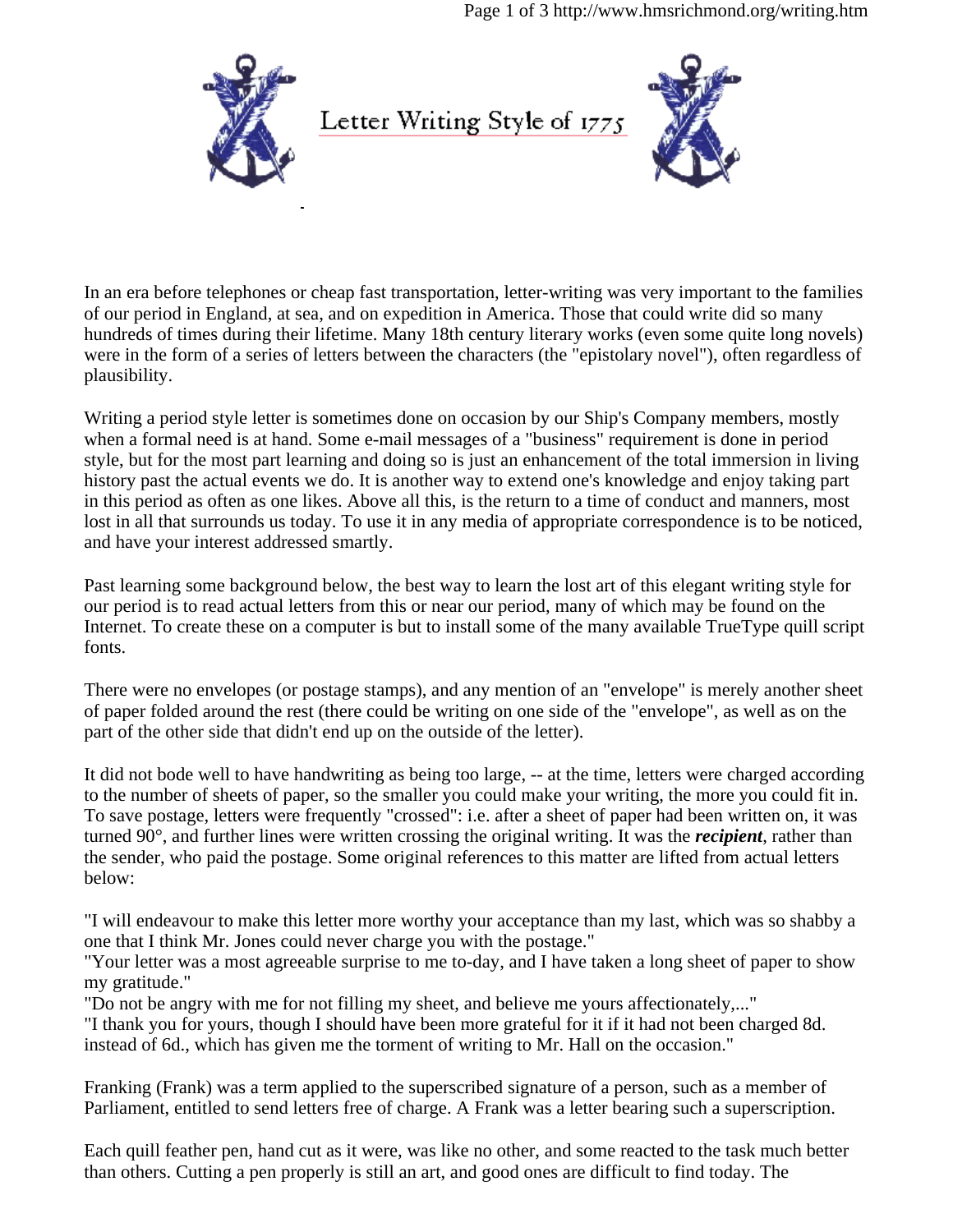Richmond Ship's Company is most fortunate in having an official supplier of the most masterfully cut quill pens, adhering to the exacting design of our period.

Laid paper was the most common for letter writing, especially for formal correspondence. Parchment was reserved for certificates, &c. While the salutations closely match those of today, the top of the letter always stated where the writer was writing from, strictly so in military correspondence. In the case of non-military letters, the date may have ranged from the day only to the month and day, and rare the year. The person being written to was so addressed in the salutation by name in familiar letters to friends or relatives, but in formal letters of business or military, the person's name and title, if of existence, was always included at the very bottom of the letter. In such a case, the salutation stated the title of the person only, (consult the "Peerage" section of this section for correct ways to address certain persons of title) or if of no title, "Dear Sir," or "Dear Madam,." Otherwise, it was "My Dear Lydia," &c. Military salutations ran from the proper "Sir," to the more closely known peer "My Dear Sir," or if of title, "My Dear Sir Robert," for example.

The style of closing is most different from today. This varied greatly in the context of who the correspondence was addressed. Some examples of closings follow: FOR NON-MILITARY ADDRESSEES: Believe me yours faithfully, Belive me, dear Sir, Your obliged and faithful humbl. sert., Belive me at all times with sincerity and respect, your faithful and obliged servant, Yours ever, Affectionately yours, With best love, &c., I am affectionately yours, I am yours ever,

MILITARY CLOSURES were somewhat more formal: Yours faithfully, Very respectful, I have the honour to be, &c., Your Obliged, &c., I am,  $&c$ ., Your most obedient servant,

The proper closure for a Marine on land duty and assigned aboard ship for our period: (Rank) (Name) HM Marine Forces or Marines detachment, H.M.S. (name of ship). Less formally, it would be Rank, Name, Marines, and then just the name of the ship, without the HMS designation. NOTE: HMS was a 18th Century styling, the full and formally correct title for our period would be "His Majesty's Ship Richmond." A less formal style noted in period writings is "his Majesty's frigate Richmond," or just "the Richmond".

Beginning in our period and later in the usage of this style of closures, it can be seen in the increased amount of abbreviations and "&c.," used that a change was in the wind, although such lasted well into the later 1800's.

As there were no envelops to be had, sealing wax was used to hold the letter's pages intact. This was usually a red wax, although examples of blue is to be found, as other colours more rare. The seal was likely the initial of the Surname, or in the case of a title holder, government or Crown seal, the engraved symbol of that entity. The use of Black wax was reserved for the notification of death in the family, more so to speed the letter in the postal system than to give the receiver advanced notice upon receipt.

All the materials mentioned are still available today. Don't wait for the next event to continue taking part in living history - write me!

Enjoy.